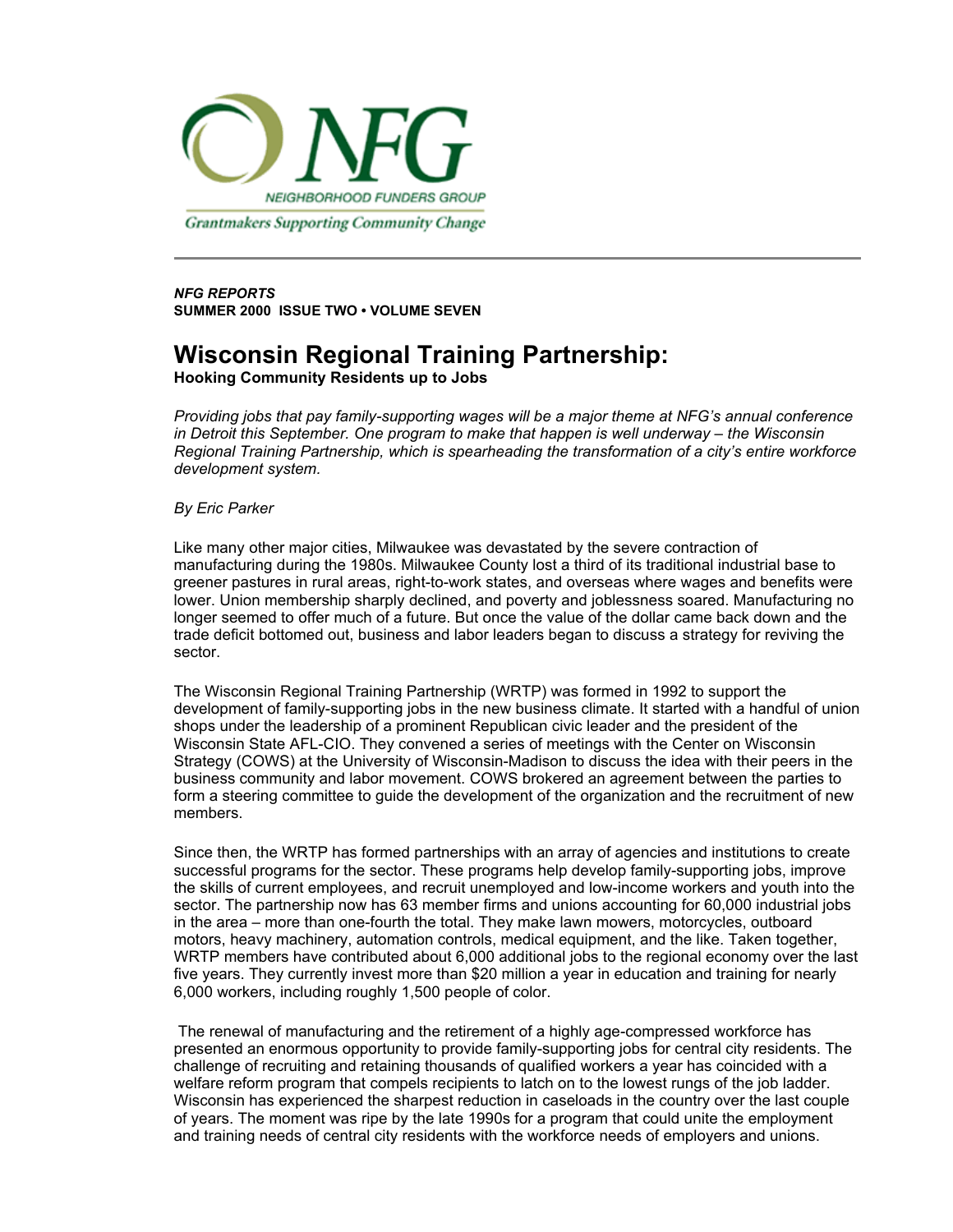The Annie E. Casey Foundation entered the picture three years ago at just the right time. The foundation selected Milwaukee as one of six sites for multi-year initiatives that link central city residents to family-supporting jobs. The Milwaukee Jobs Initiative brought together a unique coalition of business, labor, and community organizations with assistance once again from COWS. The Jobs Initiative invested in the WRTP to establish an employment and training program that hooks residents up with industrial jobs. Nearly 500 central city residents have been placed since the summer of 1997. Their average starting wage has exceeded \$10/hour, plus health care, pension, tuition reimbursement, and other benefits. Almost 70 percent have retained their employment thus far. Successful participants have increased their average individual earnings from about \$9,000 to \$23,000/year in their first year on the job.

Participants are primarily unemployed and low-income residents of central city neighborhoods. Member firms and unions select candidates for immediate placement or employment based upon their successful completion of standard training programs. Nine out of ten are people of color, with an average household income of approximately \$12,000 per year. Half receive TANF, Medicaid, or food stamps. Half also lack high school diplomas. Participants typically have two or more children. Their demographic and economic profiles generally reflect the impoverished central city population as a whole.

The challenge now is to reach scale. The WRTP launched a Jobs 2000 campaign at the beginning of the year to double the cumulative number of placements by the end of the year. Having achieved 42 placements in a single month for the first time, the program is on track to reach a goal of 500 for the year. Yet the needs of employers, unions, and the community are far greater than the current capacity of the workforce development system to deliver. The only way to get to scale is to overcome the barriers encountered during the program's start-up phase. The WRTP is implementing a strategy to renovate the workforce development system with technical assistance from COWS and financial support from the Jobs Initiative.

The strategy stems from a needs assessment survey of 448 union shops that we conducted in 1998 to document employment and advancement opportunities in manufacturing. The number one barrier to job growth was overwhelmingly the difficulty finding qualified workers. Over half the shops needed help recruiting and retaining new employees. WRTP sponsored a forum for managers and labor leaders to discuss the results with state and local officials, and called for a task force to come up with effective responses to the skills shortage. The governor appointed WRTP's co-presidents to lead the Task Force on the Future of Technical Education and Training. Most of their final report was implemented in the current biennial state budget. It includes a \$20 million training fund for low-income workers to achieve upward mobility, a \$13 million scholarship fund for youth to attend local technical colleges, a \$7 million expansion of school-to-work programs for disadvantaged students, and other policy initiatives.

Now the WRTP is carrying out a series of agreements and understandings with its local partners. The workforce development board plans to target federal and state resources to sectoral employment and training projects like the WRTP. The local community college plans to reorient its business and community outreach division to support the expansion and replication of sectoral projects. A network of recruitment agencies in the central city is being built to fill a much larger number of job openings and training slots. WRTP works closely with the Milwaukee Job Center Network and a variety of other organizations, such as the YWCA, Goodwill, UMOS (United Migrant Opportunity Services), HIRE (Help In Reemployment) Milwaukee Center, Milwaukee Trade and Technical High School, Lisbon Avenue Neighborhood Development, Northeast Milwaukee Industrial Development Corp., Milwaukee Community Services Corps, and Central City Workers **Center** 

Finally, the WRTP is developing a business model for the sustainability of the program in manufacturing and other sectors. We are beginning to recover a portion of our costs through contracts with the workforce development board, welfare-to-work agencies, and employers. Employers are paying a heavy price for using staffing service agencies to recruit candidates for their job openings. Our program offers a cost-effective alternative. Savings on billing rates, finder fees and other costs associated with high turnover staffing arrangements offset the cost of a union wage and benefit package. The ability to capture even a tiny fraction of the revenues currently